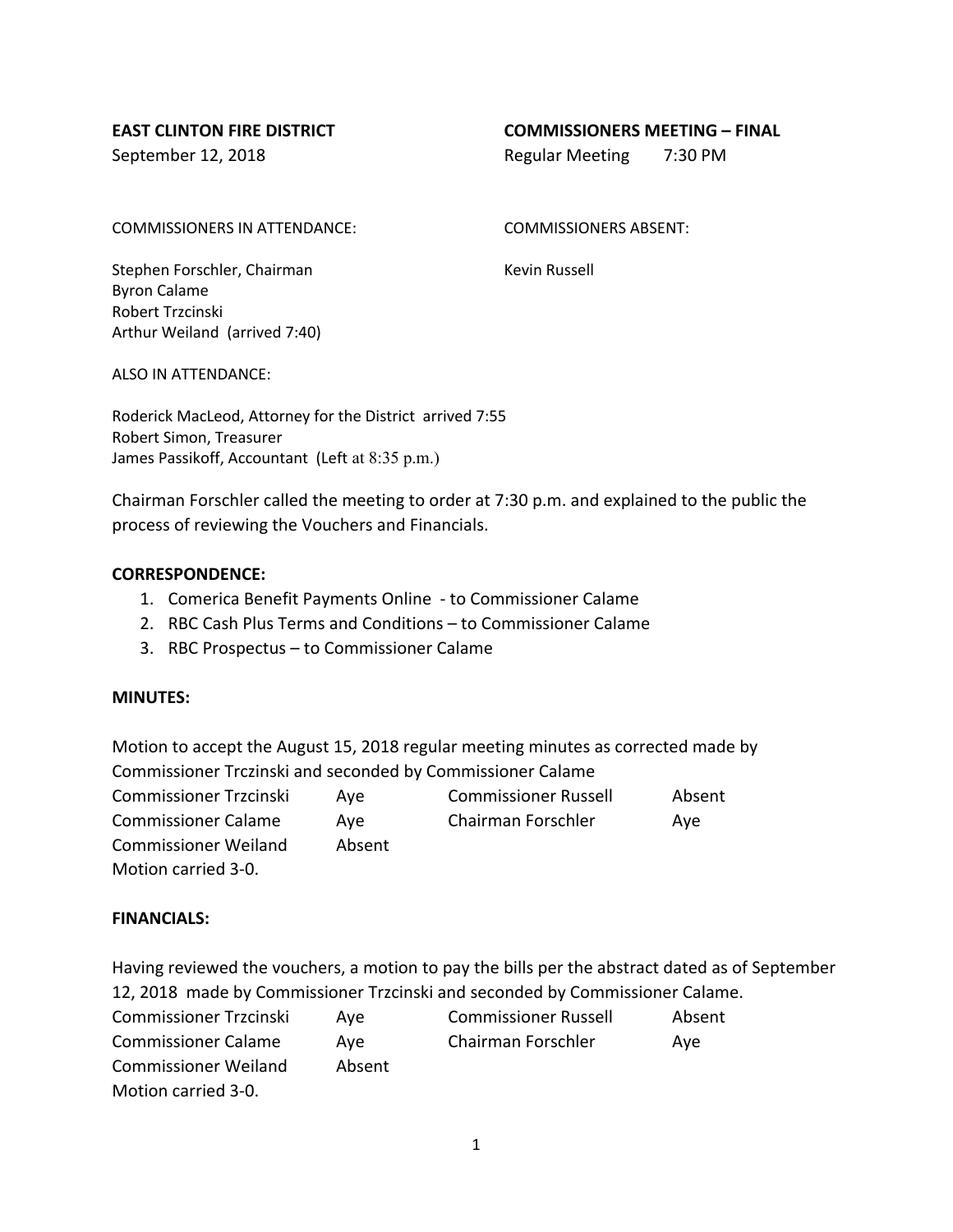Two checks will be held (one for Commissioner Trzcinski and one for Treasurer Simon) for Commissioner Russell to sign and one voucher will be held for Commissioner Weiland to sign once he arrives at the meeting.

Motion to accept the bank statement for the period ending on August 31, 2018 and in agreement with that noted on balance sheet as put forward by Mr. Passikoff with no exceptions made by Commissioner Calame and seconded by Commissioner Trzcinski.

| <b>Commissioner Trzcinski</b> | Ave | <b>Commissioner Russell</b> | Absent |
|-------------------------------|-----|-----------------------------|--------|
| <b>Commissioner Calame</b>    | Ave | Chairman Forschler          | Ave    |
| <b>Commissioner Weiland</b>   | Ave |                             |        |
| Motion carried 4-0.           |     |                             |        |

A motion was made by Commissioner Calame and seconded by Commissioner Trzcinski to move \$2,000 from LOSAP fees under Professional Services to Personal Services under Secretary Salary. After some discussion, the motion was withdrawn and the following motion was made.

A motion was made by Chairman Forschler and seconded by Commissioner Trzcinski that \$2,000 be transferred in the budget from Professional Services LOSAP to Personal Services Secretary Salary and that a subcategory be created under Personal Services Secretary to be called Secretary LOSAP and direct Mr. Passikoff to credit that which has been paid to LOSAP Administrative out of the Secretary account and debit this new account.

| Commissioner Trzcinski      | Ave | <b>Commissioner Russell</b> | Absent |
|-----------------------------|-----|-----------------------------|--------|
| <b>Commissioner Calame</b>  | Ave | Chairman Forschler          | Ave    |
| <b>Commissioner Weiland</b> | Ave |                             |        |
| Motion carried 4-0.         |     |                             |        |

**Audit Update:** Commissioner Weiland emailed a PDF file of Mr. Eglit's independent audit for 2017 for the ECFD. Chairman Forschler has not reviewed the document in depth. The audit will be discussed at the October meeting. Mr. Passikoff will review prior to the discussion. Commissioner Weiland will tell Mr. Eglit to send eight hard copies. However, there needs to be a version control if there are changes. The Board will need to vote to accept the audit. Commissioner Weiland will ask Mr. Eglit if he has sent the Board the management letter.

**2019 budget** – The Board needs to make a resolution and submit the proposed budget to the Town by September 25<sup>th</sup>.

- Mr. Passikoff said the LOSAP line item is already in the budget.
- Website maintenance Commissioner Trzcinski would like to have a budget line of \$2,000 to \$3,000. In discussing where the money could come from, Commissioner Trzcinski said there is a bond on the two signatories. By law, we need to have a bond on the Treasurer but we do not need a bond on the two people that sign. It is approximately \$1,250 per person If we can do without that bond as has been done in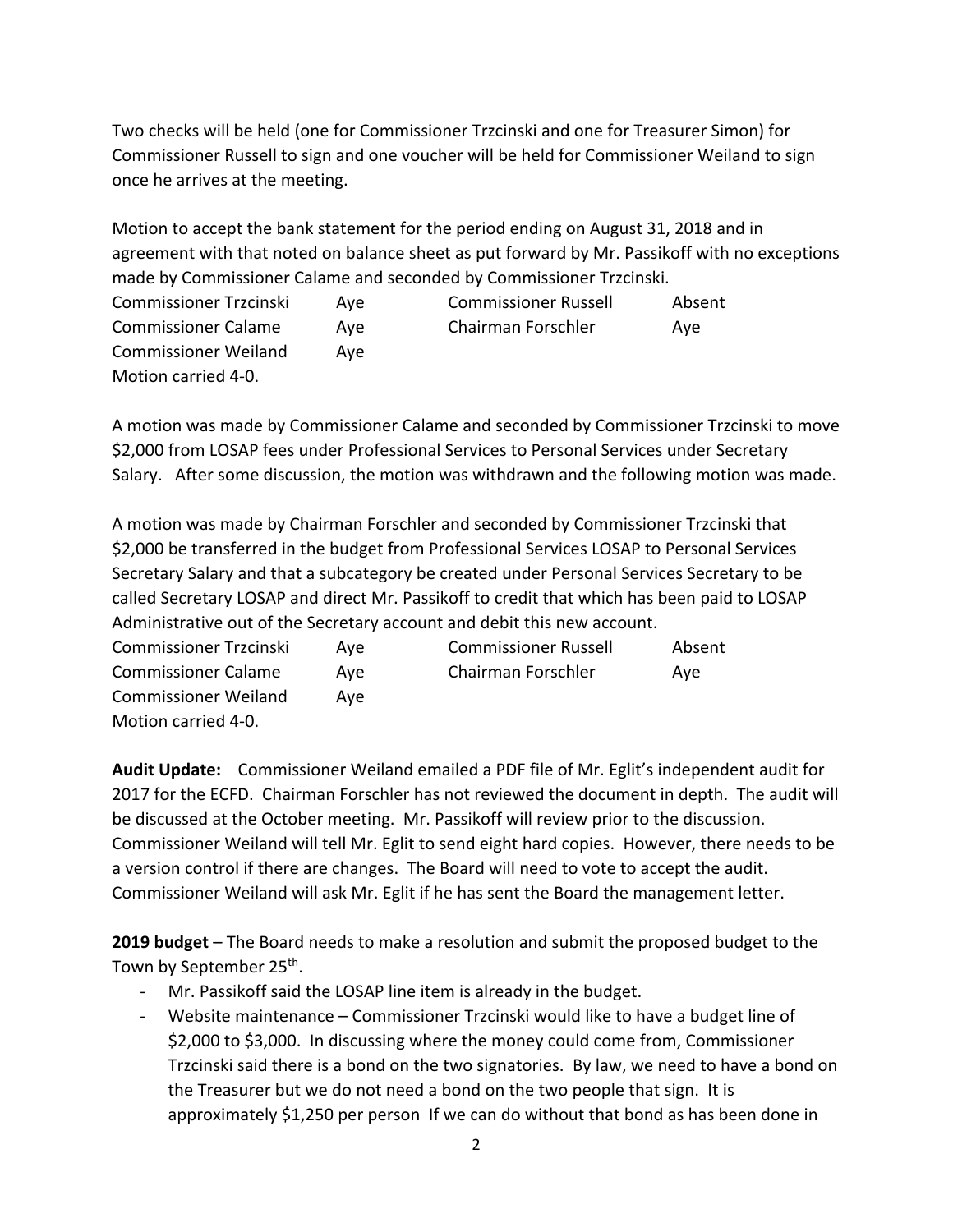the past, that money would fund website maintenance. Mr. MacLeod said his opinion is that it is not a good idea to drop the bond. Commissioner Trzcinski said we will have to let website maintenance go and do the website ourselves.

- Chairman Forschler said we have had two workshops on the budget and have a consensus. Mr. Passikoff has a record of the budget. The LOSAP change has been made. We need a resolution to submit the proposed budget to the Town.

A motion was made by Commissioner Weiland and seconded by Commissioner Calame to submit the proposed budget for 2019 to the Town. Commissioner Trzcinski said all the commissioners should see a copy of what is being sent to the Town before it goes to make absolutely certain it is accurate. The budget hearing will be held on the third Tuesday of October which is October  $16<sup>th</sup>$ . The public hearing notice must be published the week of September 24<sup>th</sup>. The hours for the hearing will be 7 p.m. to 8 p.m. with the commissioners holding a special meeting immediately following the hearing to adopt the 2019 budget. The budget discussion was put on hold.

**FIRE POLICE:** Tim Odell N/A

| <b>DEPARTMENT:</b> |  | Monthly calls: 16 Year to Date: 82 as of August 31 <sup>st</sup> |
|--------------------|--|------------------------------------------------------------------|
|                    |  |                                                                  |

Car 1 - Don Estes

- Letter to Marisol Santiago for the Insurance Service Organization  $-$  The commissioners need to draft up a letter to be signed by the Chiefs of East and West Clinton to document the mutual aid agreement between East and West Clinton for all addresses north of Hollow Road. Chairman Forschler will work on preparing that letter.
- Chief Estes has given Chairman Forschler four different quotes for the sliding unit for the brush truck. The recommendation of the Chief staff is NES.
- The Company has been getting out to the public frequently. They will be doing an extrication demonstration for the Alliance Church youth group on October 3<sup>rd</sup> and for the Upton Lake Christian School – date to be announced. This is part of the Company's plan to provide the public with education and exposure to what we do.
- Several company members went to the active shooter class at the Town Hall which is part of ongoing training. Several members will be going to the pipeline seminar in Millbrook next Tuesday.
- Jim Ruffell's position is not being filled this year. A lot of work has fallen on the shoulders of the three people in the back area. We have other people such as Bob Simon who have stepped up to the plate to assist with various items.
- Commissioner Trzcinski thanked Chief Estes for saving the district at least \$10,000. He found a hose cleaner on Ebay that we needed and we got it for \$1,000. They go for \$11,000 to \$12,000. It's fully functional and sitting outside now.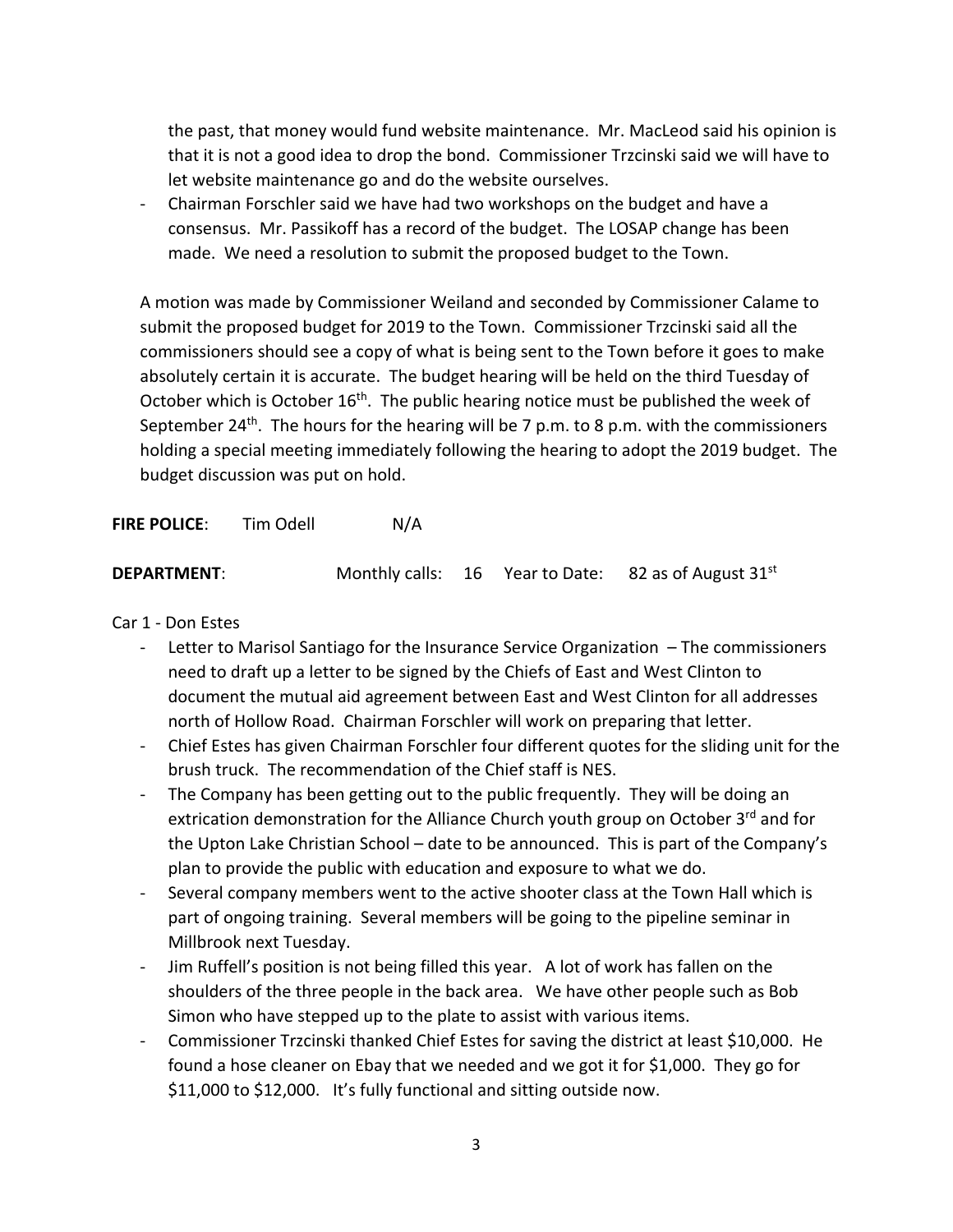Car 2 – Jim Bathrick

- This month's drill on September  $19<sup>th</sup>$  at 1800 hours will be going over the hazmat books and doing an SCBA extrication if we have enough people. Hazmat awareness and the ability to use the DOT books is part of OSHA training.
- Several people are trained on the fire extinguisher simulator.
- We are doing a demonstration of our equipment at the flea market at the Town Hall on September 22<sup>nd</sup>.
- Next month we will be getting bail out done for the year. The bail out system is 100% together. We have two certified trainers in the ranks (Chris and David) that will be doing the training.
- We have ordered a few new tools including two new Scot Packs and two new handlers.

Car  $3 -$  Jim Ruffell N/A

# **SUPPORT:** N/A

**RESCUE:** Chairman Forschler Monthly Calls: 15 responses/18 dispatches Year to Date:

- Two dispatches we didn't get out on were simultaneous with a smoke in residence call and another EMS call.
- 15 out of 18 were responded to. NDP covered the other calls.
- On September 22<sup>nd</sup> at the library, ECFD members will be doing hands on CPR training for the public.
- Chairman Forschler said his EMT card runs out on September  $30<sup>th</sup>$  so he will no longer have the rescue squad vehicle. The intent of that vehicle is to enhance response in the northern end of the district. His recommendation is that the rescue squad vehicle be located with two active members who live towards the end of district as of September 30<sup>th</sup> – Bob Simon and Susan DeHaan. Chairman Forschler has discussed this with Chief Estes who is in agreement as is Deputy Chief Bathrick. The Board's blessing is required as to where the district apparatus resides.

A motion was made by Chairman Forschler and seconded by Commissioner Weiland that the rescue squad vehicle that enhances the response time in the northern end of the district reside with Bob Simon and Sue DeHaan. Chairman Forschler will no longer be the captain of the rescue squad. Sue DeHaan is a lieutenant and she can stay in that role or move up. The ambulance that services the southern end of the district resides at the firehouse as there are a couple of EMT's in this area and with a logistics perspective, they can respond and get the ambulance. We are also gaining back a member who was inactive but now will be returning to active. At present, we have five EMT's, two of whom are very active, one whom we are hoping becomes more active, and two who are less active and one in the course right now. Chief Estes said there is one more who is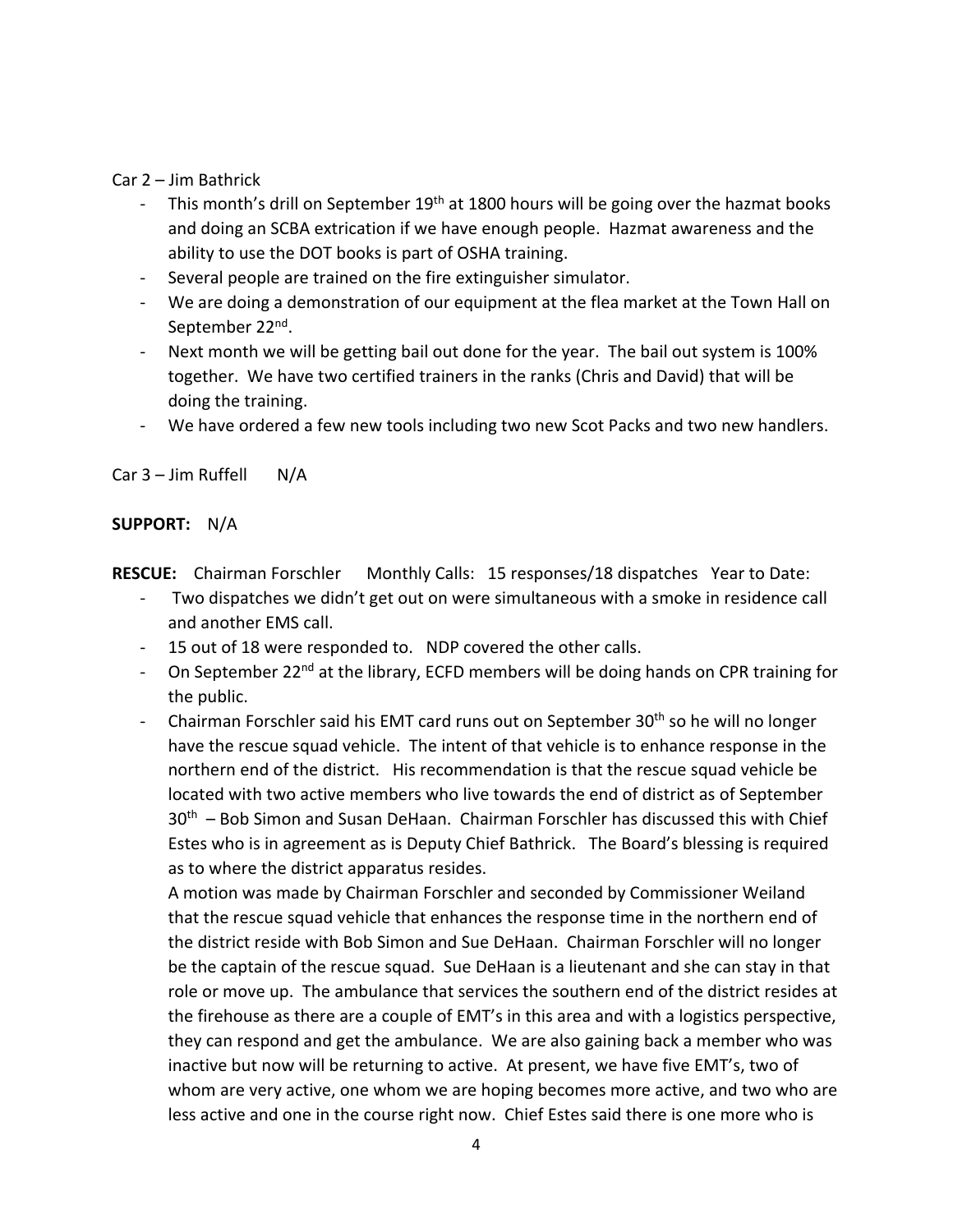working towards it which would make seven. Chairman Forschler will be able to work under the direction of an EMT once his card expires and he can still drive but his goal is to turn off his pager for about two months.

| <b>Commissioner Trzcinski</b> | Ave | <b>Commissioner Russell</b> | Absent |
|-------------------------------|-----|-----------------------------|--------|
| <b>Commissioner Calame</b>    | Ave | Chairman Forschler          | Ave    |
| <b>Commissioner Weiland</b>   | Ave |                             |        |

Motion carried 4-0. Chief Estes will go over the vehicle before Chairman Forschler turns it over.

**2019 Proposed Budget –** The Board resumed budget talks with a motion still on the table. Commissioner Trzcinski said that before the budget goes to the Town, the Board wants to see the exact version of the document that will be sent. Mr. Passikoff said he can create a document that has the captions and the totals in the far right column – everything else in the middle will get dropped. The last column is the column we are resolving to send to the Town. Mr. Passikoff will send the document to be sent to the Town to the Secretary.

| <b>Commissioner Trzcinski</b> | Ave | <b>Commissioner Russell</b> | Absent |
|-------------------------------|-----|-----------------------------|--------|
| <b>Commissioner Calame</b>    | Ave | Chairman Forschler          | Ave    |
| <b>Commissioner Weiland</b>   | Ave |                             |        |
| Motion carried 4-0.           |     |                             |        |

**Brush Truck –** The permissive referendum authorized the Board to spend \$65,000 on the brush truck and associated apparatus. It turns out the skid unit is going to be \$10,000 more than anticipated so we may have to take that amount out of the general fund. We have put the order in for the chassis – we have not put an order in for the skid unit. The Board could do another permissive referendum to pay for the skid unit or take the money out of the general fund. The chassis was \$46,836, the skid unit \$11,000, the flat bed \$4,000, and \$2,000 for lettering, etc. The permissive referendum was done for \$65,000. The balance in the general fund right now is \$85,000. The Board will need to make a motion. Commissioner Calame is not in favor of taking the money out of the general fund – he would prefer a permissive referendum. Mr. Passikoff was looking at about \$24,000 left in the operating budget projected for 2018 – a \$24,000 surplus at the end of year. You could end up with \$130,000 to \$150,000 at cash balance at the end of the year to carry you through to March. The towns are supposed to pay the special districts first. \$130,000 is enough cash to take you through to the end of March. Mr. Passikoff said there is \$374,000 in the building fund in case you need to borrow. Any surplus would probably be transferred into the equipment fund anyway.

A motion was made by Chairman Forschler and seconded by Commissioner Trzcinski that we pay that which exceeds \$65,000 which was the amount submitted for the permissive referendum from the general fund given the information Mr. Passikoff has provided for a projected surplus. Mr. MacLeod said both ways, permissive referendum or the general fund, are straight up and fully legal. Commissioners Trzcinski and Calame said they are concerned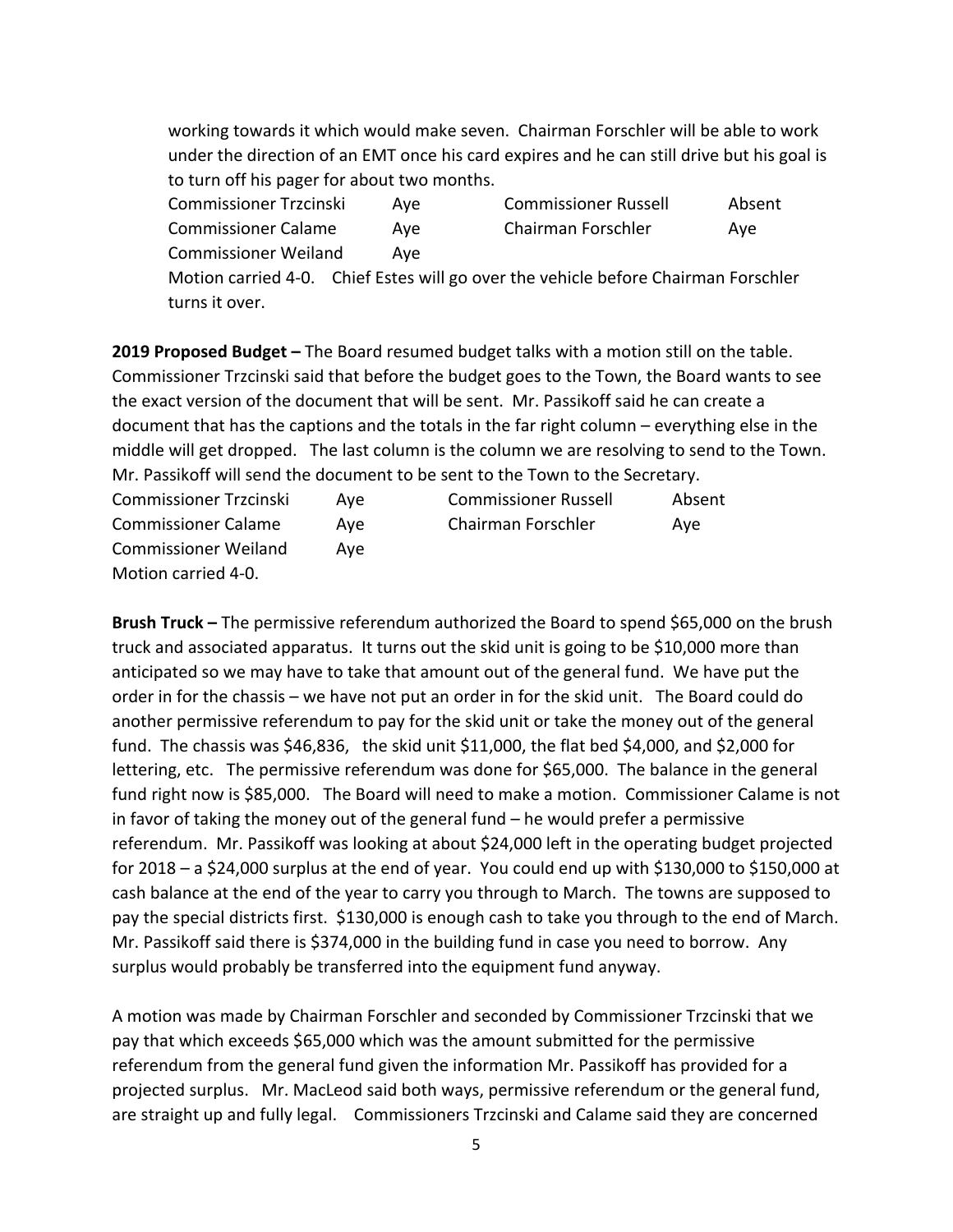about perception. Mr. Passikoff said if you have in the minutes that in lieu of doing a permissive referendum for the skid based on the projections that we will have a \$24,000 fund balance for 2018, the board decided to take the 10,000 for the skid out of that projected fund balance, there should be no issue with perception.

Chairman Forschler modified the above motion to read that the Board pay that which exceeds \$65,000 which was the amount submitted for the permissive referendum from the general fund based on the projections that the Board will have a \$24,000 fund balance for 2018. Commissioner Trzcinski said he leans towards taking it out of the equipment fund. Mr. Passikoff said the only question with that would be if there are major truck repairs needed towards the end of the year. This motion is in lieu of another permissive referendum because we have projected budget surplus as of December 31, 2018 of \$24,000 so can pay the excess of \$10,000 out of the general fund.

| Commissioner Trzcinski      | Nav  | <b>Commissioner Russell</b> | Absent |
|-----------------------------|------|-----------------------------|--------|
| <b>Commissioner Calame</b>  | Nav  | Chairman Forschler          | Nav    |
| <b>Commissioner Weiland</b> | Nav. |                             |        |
| The motion is defeated.     |      |                             |        |

A motion was made by Commissioner Weiland and seconded by Commissioner Calame to pay that which exceeds \$65,000 which was the amount submitted for the permissive referendum out of the equipment reserve fund which will require a permissive referendum. We have \$46,800 for the truck, a quote from MES for \$20,525 for the skid unit, and a quote for \$4,000 for the flatbed as well as projected \$2,000 to \$3,000 for lettering. We are right around \$75,000. To preclude any other issues, it was suggested to allow for \$15,000 which should more than cover for any extra equipment. Currently in the equipment fund is \$85,000 of which this would take out \$65,000 plus up to \$15,000.

| <b>Commissioner Calame</b>    | Ave | <b>Commissioner Russell</b> | Absent |
|-------------------------------|-----|-----------------------------|--------|
| <b>Commissioner Weiland</b>   | Ave | Chairman Forschler          | Ave    |
| <b>Commissioner Trzcinski</b> | Ave |                             |        |
| Motion carried 4-0.           |     |                             |        |

There are four quotes for a skid unit. Chief Estes recommends MES which is both a local supplier and the lowest bidder.

A motion was made by Chairman Forschler and seconded by Commissioner Calame to authorize the order be placed with MES for the skid unit for \$20,525.75. Mr. MacLeod said you can put the order in but you run the risk of a petition coming in. Mr. Passikoff said you don't pay anything for thirty days. Commissioner Calame thinks the money should be authorized by the permissive referendum before the money is spent. Additional discussion followed. Commissioner Calame Aye Commissioner Russell Absent Commissioner Weiland Aye Chairman Forschler Aye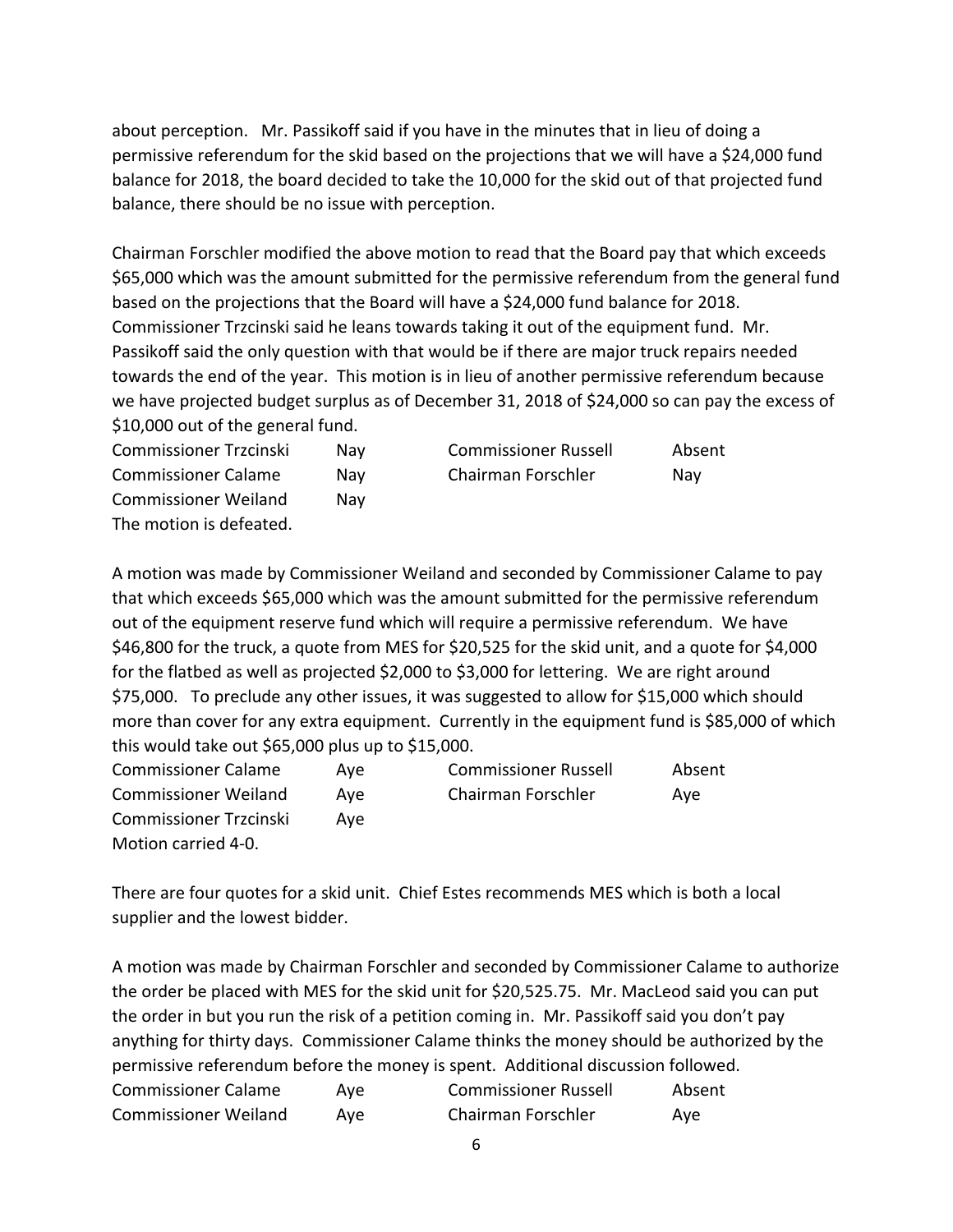Commissioner Trzcinski Aye Motion carried 4-0. The permissive referendum will be for \$15,000. Mr. MacLeod will send the secretary the legal notice for the referendum tomorrow.

**Flyover Training -** Five interior fire fighters would like to attend flyover training October 6 and  $7<sup>th</sup>$  at Roosevelt. The cost is \$125 a person for non-members or \$100 for members. ECFD is not a member. The total cost would be \$625.00. Chief Estes needs to supply the names of the fire fighters who will be attending.

A motion was made by Commissioner Calame and seconded by Commissioner Trczinski to authorize \$625.00 be spent on flyover training for five interior fire fighters.

Commissioner Calame Aye Commissioner Russell Absent Commissioner Weiland Aye Chairman Forschler Aye Commissioner Trzcinski Aye Motion carried 4-0. Chief Estes will need the check before October  $6<sup>th</sup>$ . A suggestion was made to find out what the cost of joining is.

**Floating Home Firefighting Pump System** - Chief Estes has received a grant from the NYSDEC for \$1,500 matching funds to purchase a floating home firefighting pump system for installation on the brush truck. The ECFD will have to spend the whole amount and then get reimbursed the \$1,500.

A motion was made by Chairman Forschler and seconded by Commissioner Weiland authorizing the expenditure of up to \$3,000 to purchase this floating home firefighting pump system for installation on the brush truck out of the general fund contingent upon receiving the \$1,500 as part of the matching funds grant.

| <b>Commissioner Weiland</b> | Ave | <b>Commissioner Russell</b> | Absent |
|-----------------------------|-----|-----------------------------|--------|
| Commissioner Trzcinski      | Ave | Chairman Forschler          | Ave    |
| <b>Commissioner Calame</b>  | Ave |                             |        |
| Motion carried 4-0.         |     |                             |        |

**Lions Request** – The Lions Club has requested to use the meeting room on October 20, 2018 for the purpose of holding their fund raising event. Chairman Forschler will confirm there is no alcohol involved for insurance purposes.

A motion was made by Chairman Forschler and seconded by Commissioner Calame to allow the Lions Club to use the meeting room on October 20, 2018 for their fund raising event. Commissioner Weiland Aye Commissioner Russell Absent Commissioner Trzcinski Aye Chairman Forschler Aye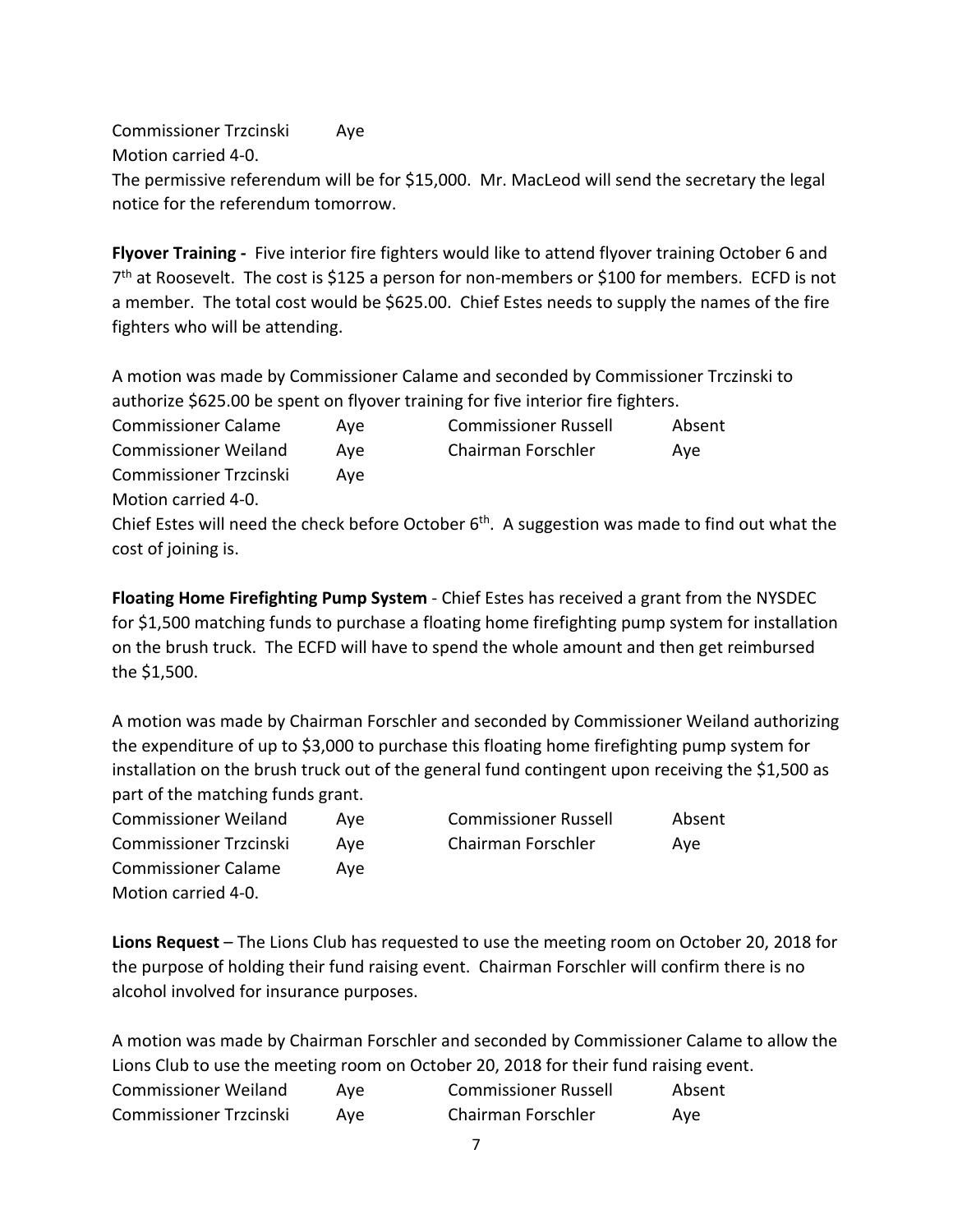Commissioner Calame Aye Motion carried 4-0.

**Town of Washington Contract –** Chairman Forschler said based on the last meeting, he called Gary Cifferi who was in agreement with what the ECFD proposed. An updated signed contract was sent to the Town of Washington with the correct amount and an addendum specifying territory. We have not heard anything back. Commissioner Trzcinski said the Town of Washington needs to be notified that within the 2020 time frame, the ECFD will need an appropriate amount of money in this contract. This will be discussed in July of 2019.

**MEMBERSHIP:** Ed Olson said he has received a letter from Tom O'Brien who is changing his status from inactive to active effective September  $1<sup>st</sup>$ . Tom is an EMT and has EVOC and Firefighter 1 and can drive the pumpers. He's very qualified and has signed up for a physical in October. He had a physical in October of last year. Mr. Olson has received a letter from Tim Bathrick resigning as of Monday, September  $10<sup>th</sup>$  as he is moving out of town. A letter was sent to Elizabeth Finkle as she had not declared what she wanted to be part of, i.e. support, EMS, in her year of probation. As of Monday, September 10<sup>th</sup>, she is no longer a member due to lack of participation. He received a letter from Rebecca Bittner who will resign and then join again in May of 2019 when she comes back to the area. She will turn in her EMT equipment to a district officer.

A motion was made by Chairman Forschler and seconded by Commissioner Trzcinski to accept the change of status for Tom O'Brien from inactive to active effective September 13, 2018. Commissioner Weiland Aye Commissioner Russell Absent Commissioner Trzcinski Aye Chairman Forschler Aye Commissioner Calame Aye Motion carried 4-0.

**Cancer insurance** - Commissioner Trzcinski said this insurance is imminently coming and is almost ready to go. When we did our budget, we did not have all the information as to who is covered under this insurance. That information should be available to us by the next meeting. Mr. MacLeod said he does not think the ECFD will get an exemption on January 1st. Commissioner Trzcinski said his concern is if we have to have the insurance and the insurance company does not have a product to buy, does the district have to cover the cost? The only insurance companies to provide this coverage have to be approved by the state. Mr. MacLeod thinks one company but possibly three will be approved but it may not be until October or November. He said if you are not an active fire fighter and you don't have a fit test and a physical from when you joined, you will not be covered. Unless you have a physical that looked for those specific cancers, you won't be covered. You had to get that when you commenced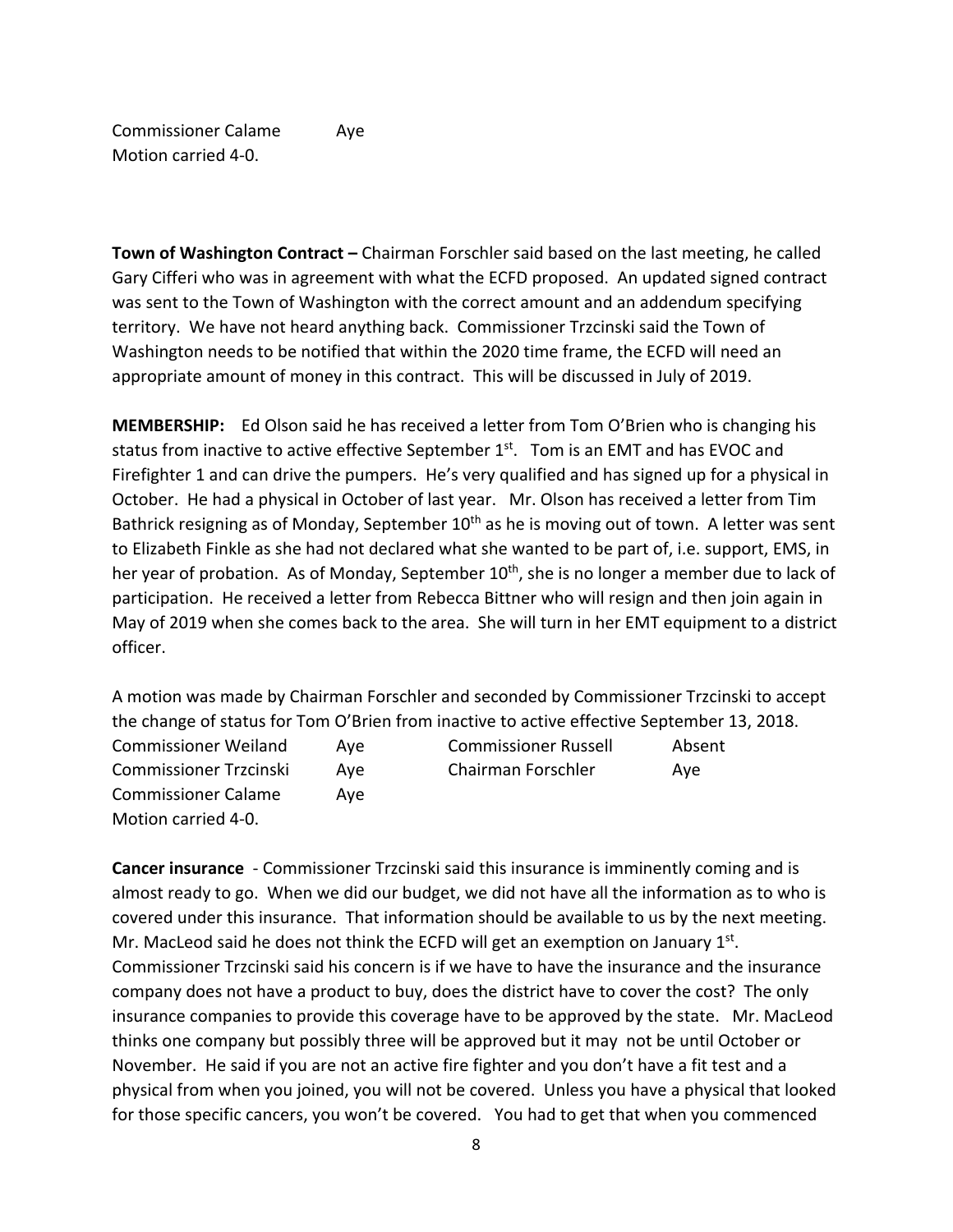your firefighter activities. Most firefighters will not qualify for coverage in the first year. It would be going forward. Commissioner Trzcinski said it looks like some type of physical requiring testing for those cancers will be required which will be very costly.

**Third Letter** – A third letter was sent to those members who did not respond to the second letter by Mr. MacLeod instructing those members to turn in their equipment to Chief Estes before September 1<sup>st</sup>. Jim Bathrick has received Kevin Burns' and Brett Martin's equipment. Matthew Repp's equipment has not been received. It has been confirmed that Stephanie Bonk signed for Matthew Repp's letter with the address of 1062 Bulls Head Road. Chairman Forschler will discuss this with the Dutchess County Sheriff's Office to see the best way to pursue retrieving the district property from Matthew Repp.

**Monthly LOSAP** Spreadsheet – Chief Estes has suggested the monthly LOSAP spreadsheet be modified to include a column for quick calls. Commissioner Calame will pursue this and discuss at the October meeting.

**Facility and Safety** – Chairman Forschler submitted his safety coordinator certificates to the secretary. There was a safety committee meeting in August and recommendations were made by the people in charge of the different zones.

Kitchen - There was a recommendation to have an eye wash station in the kitchen. Chief Estes thinks the eye wash station should be in the bays. He will purchase the two bottles of eye wash solution – they are under \$50.00. The dish drainer and knives need replacing – support will correct this. The AED needs to be moved to a more accessible location – Chief Estes will correct this. Mats are needed in front of the sink, stove and cabinets. Prices will be obtained and given to Chairman Forschler for consideration. The mats in the hallway need to be cleaned – there are companies that will come in and pick up dirty mats and replace with clean mats. Chairman Forschler will email vendors to Commissioner Weiland who will call for prices.

Meeting room – There is an electrical hazard in that a dedicated outlet is needed for the shore line in the Rehab unit. There are a lot of cords plugged into the same outlet as the Rehab unit. A 120V outlet needs to be installed on the wall behind the table and an outlet outside for the Rehab unit. Also the lighting in the attic needs attention as well as the electric in the storage area. Commissioner Trzcinski will get a quote on the electric work for the October meeting.

Mold – Commissioner Trzcinski said the district is covered by insurance for the equipment in the far right bay – the radios and gear. The district is not covered by insurance for the mold in the sheetrock because it was not an event that caused it. He brought in a Utica Mutual insurance adjuster who looked at it and said to call an agency to do the job. Serve Pro looked at it. The second room has mold in it but the equipment does not appear to be mold covered. He did not get into the third room but he did measure it. Serve Pro can't do anything until they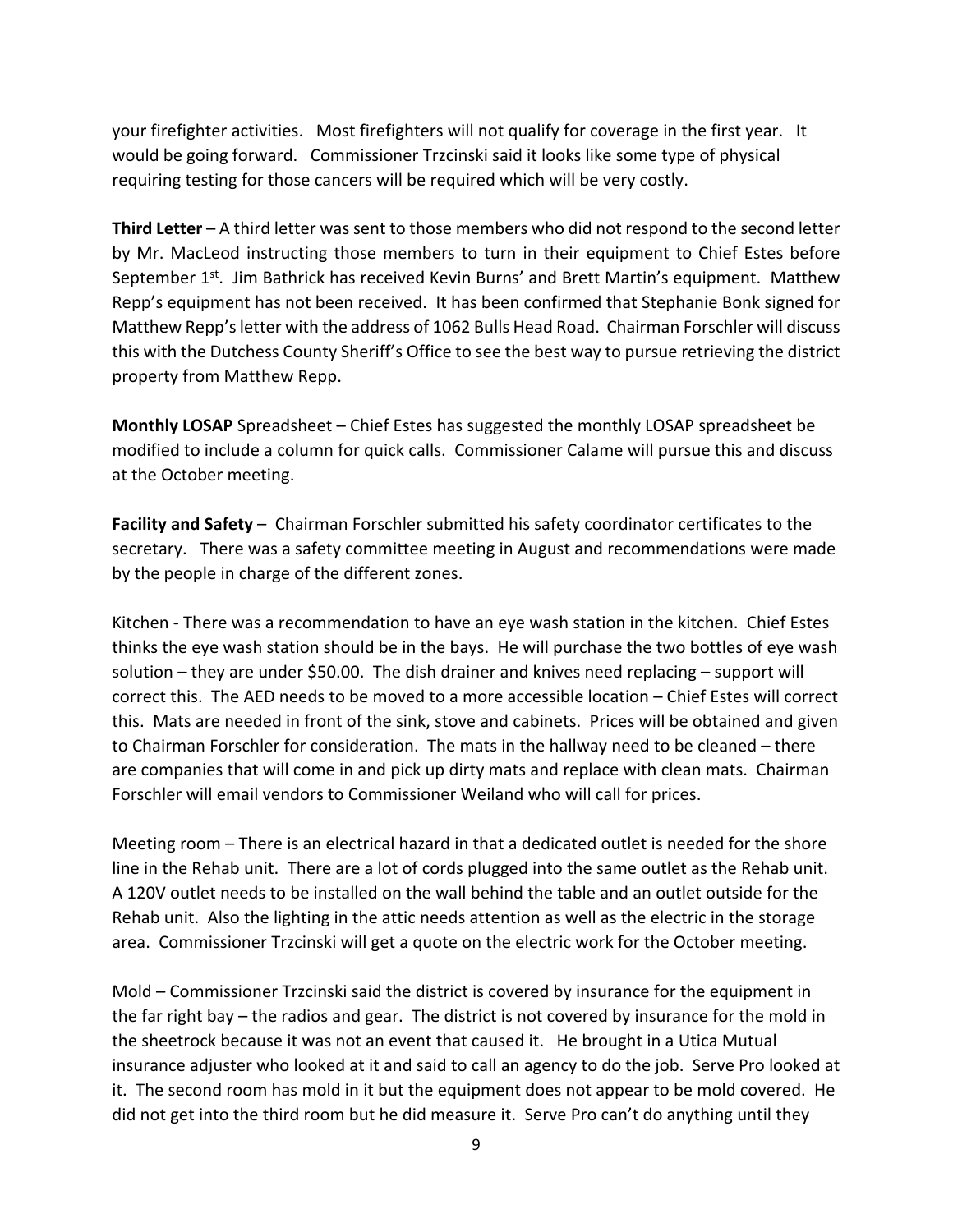bring in a NYS process person that will define the process of cleaning the mold and the district has to pay for that. The insurance will pay about \$3,000 or \$4,000 of the intermediary person who will direct Serve Pro as to how to clean it. The mold on all the rooms is on the district. Serve Pro will have to take air samples of all the rooms. Commissioner Trzcinski has to get the licensed person authorized to do the inspection. The district will have to pay \$1,200 to \$1,300 out of pocket with insurance paying for the equipment cleaning. There is no option – this has to be done.

A motion was made by Commissioner Trzcinski and seconded by Chairman Forschler to authorize \$1,500 to pay for the inspector that will advise Serve Pro how to proceed with the mold removal. We will also obtain a quote to get the equipment cleaned. As we move forward, other items may be condemned in any of the other rooms.

Commissioner Weiland Aye Commissioner Russell Absent Commissioner Trzcinski Aye Chairman Forschler Aye Commissioner Calame Aye Motion carried 4-0.

The exhaust eradicator system in the bays needs service. Mr. Bathrick will find someone to come in and provide a quote. There are five vehicles in there.

The stairs to the attic are a slip hazard and need attention. Chairman Forschler suggested addressing this during the work detail to clean up some of these work hazards. These stairs may require money to be spent on anti-slip material.

There are several bees' nests that need to be taken care of. Bob Simon will contact Craig Thomas Pest Control.

The gutters in back to be cleaned and repaired. Chairman Forschler will get an estimate.

The door by the ice machine has a hole in it and needs to be repaired for pest control. Oscar Burkowske is going to take care of that. The door on the ice machine needs to be looked at – Oscar Burkowske did a temporary patch on it.

The entrance door to the meeting room is hard to open and needs to be fixed for safety reasons. Commissioner Weiland will look for a contractor.

The hood above the stove needs to be cleaned (not before the lobster dinner) and the carpets should be cleaned annually. Bob Simon will look up who did the cleaning the last time.

Cleaner – There has been some dissatisfaction expressed by company members about the level of cleaning being done. According to the records, the cleaner only came once in June and July and missed April altogether. Commissioner Weiland has not addressed this with her yet. In a